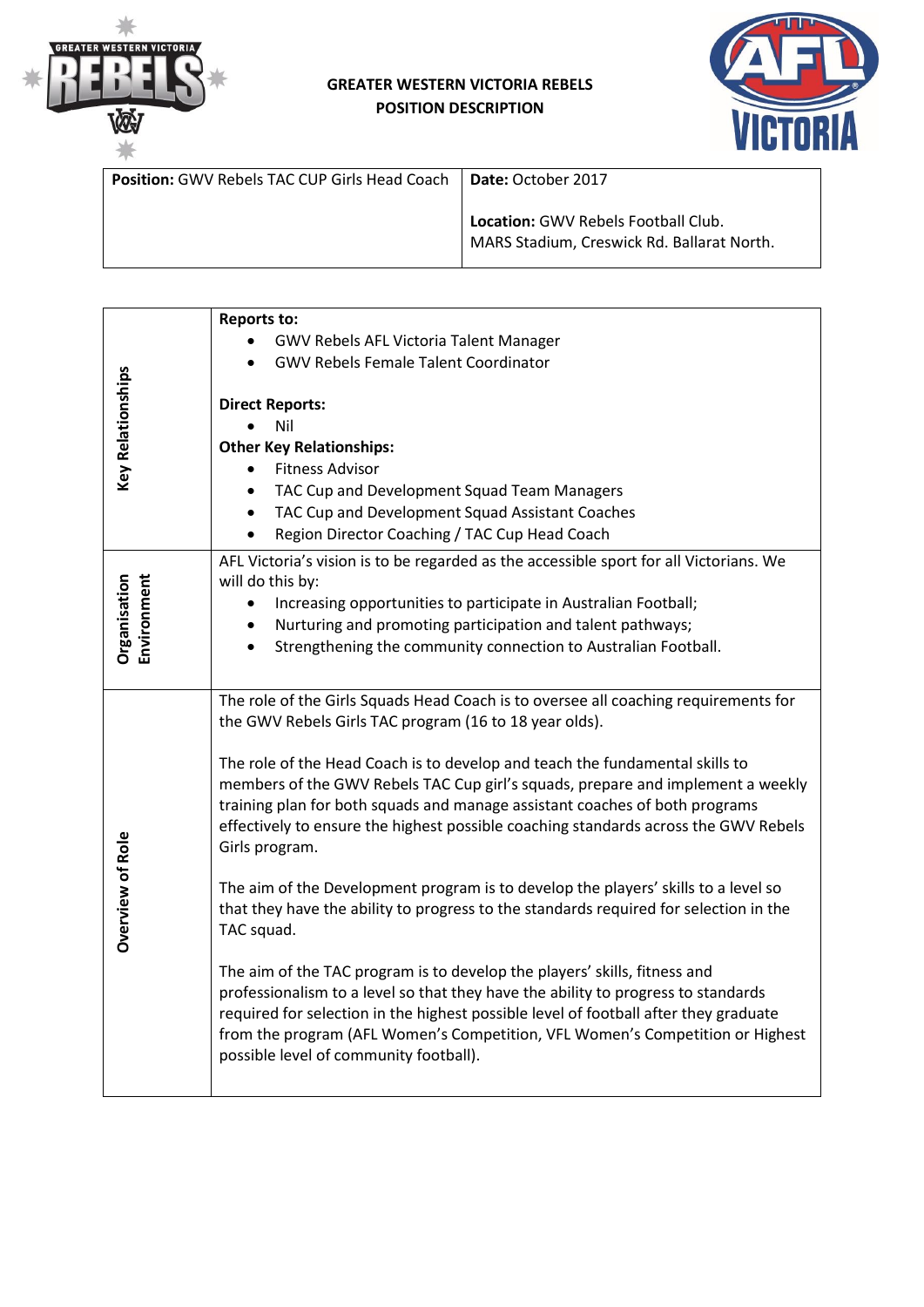|                        | <b>Time Requirements:</b>                                                                                                                 |  |
|------------------------|-------------------------------------------------------------------------------------------------------------------------------------------|--|
|                        | <b>Wednesday Nights</b>                                                                                                                   |  |
|                        | 4-5 sessions prior to Christmas: November/December                                                                                        |  |
|                        | 6 sessions post - Christmas: January/February                                                                                             |  |
| Key Accountabilities   | 9 game season March-May including 1 night per week training.                                                                              |  |
|                        | <b>Duties:</b>                                                                                                                            |  |
|                        |                                                                                                                                           |  |
|                        | Oversee the Youth Girls Academy Squad Coaches<br>٠                                                                                        |  |
|                        | Prepare and Implement a weekly training plan for the squad<br>Teach GWV Rebels fundamentals to players at training using various drills   |  |
|                        | ٠<br>Communicate with players regarding their progress, areas to improve and<br>$\bullet$                                                 |  |
|                        | provide feedback on performance                                                                                                           |  |
|                        | Attend all coaches meetings, player and/or parent induction meetings and                                                                  |  |
|                        | other club functions                                                                                                                      |  |
|                        | <b>Key Selection Criteria:</b>                                                                                                            |  |
|                        |                                                                                                                                           |  |
|                        | <b>Mandatory:</b>                                                                                                                         |  |
|                        | Demonstrated ability to Coach/Teach Junior Footballers in a development<br>≻                                                              |  |
|                        | role                                                                                                                                      |  |
| Key Selection Criteria | $\triangleright$ Demonstrated ability to work as part of a team                                                                           |  |
|                        | $\triangleright$ Basic vision editing skills<br>$\triangleright$ Level 1 accredited coach with ambition to complete Level 2 accreditation |  |
|                        | upon acceptance of the role.                                                                                                              |  |
|                        | > Basic knowledge of the GWV Rebels region.                                                                                               |  |
|                        | $\triangleright$ Commitment to attend all training sessions and Squad Matches.                                                            |  |
|                        | $\triangleright$ Previous experience Coaching in talent programs.                                                                         |  |
|                        | Demonstrated leadership skills<br>$\blacktriangleright$                                                                                   |  |
|                        | $\triangleright$ Highly developed verbal and written communication skills                                                                 |  |
|                        | $\triangleright$ Demonstrated ability to nurture youth talent                                                                             |  |
|                        |                                                                                                                                           |  |
|                        | <b>Desirable:</b><br>Extensive knowledge of the GWV Rebels Football Club<br>➤                                                             |  |
|                        | <b>Play to Win</b>                                                                                                                        |  |
|                        | We rise to every challenge and do what we say we will do $-$ we own the outcome.                                                          |  |
|                        | We thrive on pushing the boundaries beyond what we have done before to achieve                                                            |  |
|                        | the extraordinary for our people, fans, partners and the community.                                                                       |  |
|                        |                                                                                                                                           |  |
|                        | <b>Play Fair</b>                                                                                                                          |  |
|                        | Respected, integrity, honesty, empathy, fun and perseverance is at the heart of our<br>sport and is what drives how we work.              |  |
| <b>AFL Values</b>      |                                                                                                                                           |  |
|                        | <b>Play with Passion</b>                                                                                                                  |  |
|                        | We love what we do. Passion, energy, fun and perseverance is at the heart of our                                                          |  |
|                        | sport and is what drives how we work.                                                                                                     |  |
|                        | Play as One Team                                                                                                                          |  |
|                        | We work as one team because together we achieve better outcomes. We bring out                                                             |  |
|                        | the best in each other by embracing our diverse range of ideas, skills and                                                                |  |
|                        | backgrounds to achieve individual and shared success. We celebrate our wins and<br>always have each other's back.                         |  |
|                        |                                                                                                                                           |  |